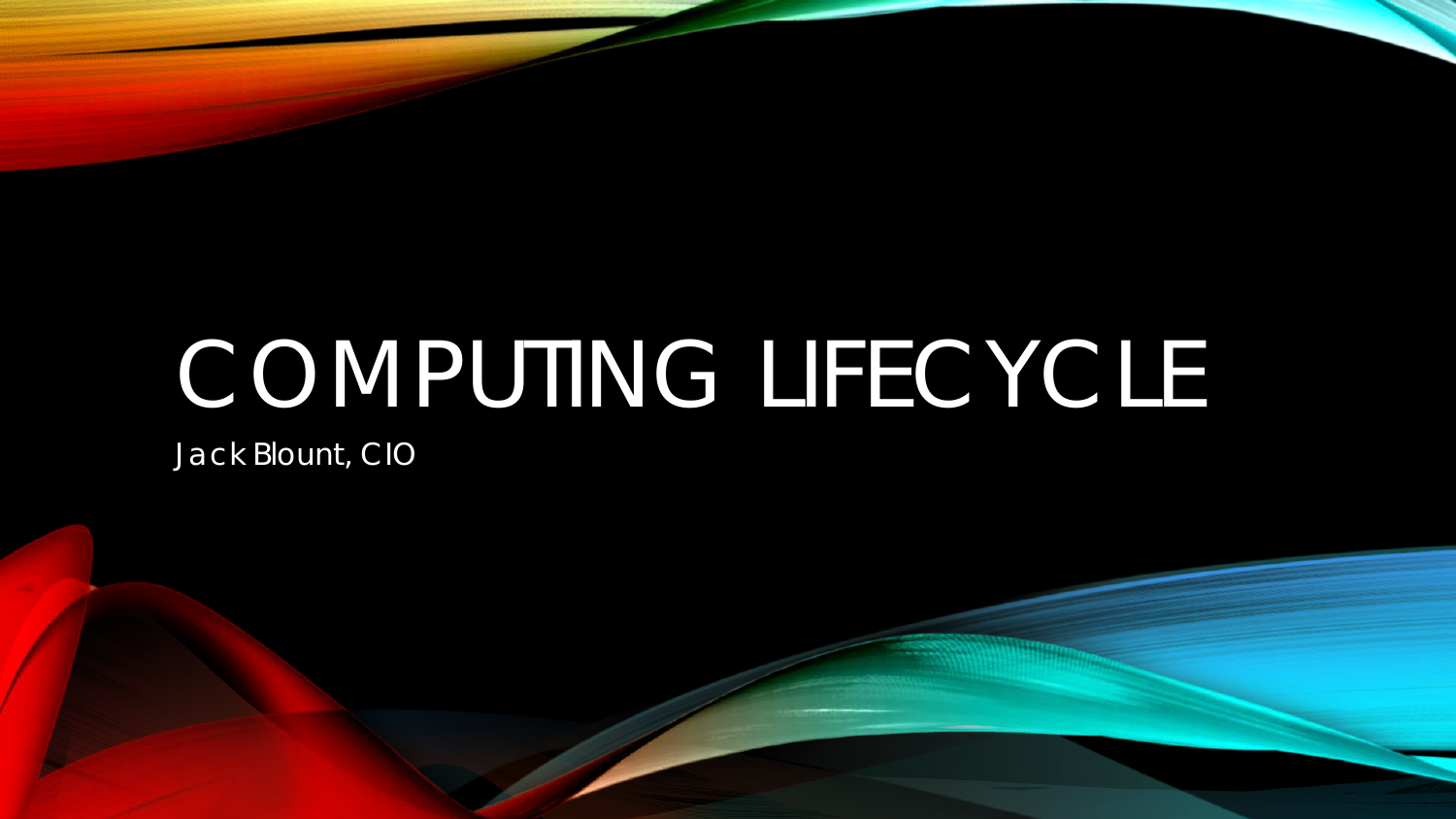# MAINFRAMES – THE BEGINNING

- Huge, expensive machines that required extensive resources to maintain and operate
- Run at IBM facilities and used by companies on a time-share basis
- Over time, very large corporations, F100s, purchased their own mainframe computers and hired massive IT staffs to manage them
- The role of computers changed from research machines to business operations running financials, inventory, and human resources
- The primary tool used for mathematical calculations, which then advanced all other areas of science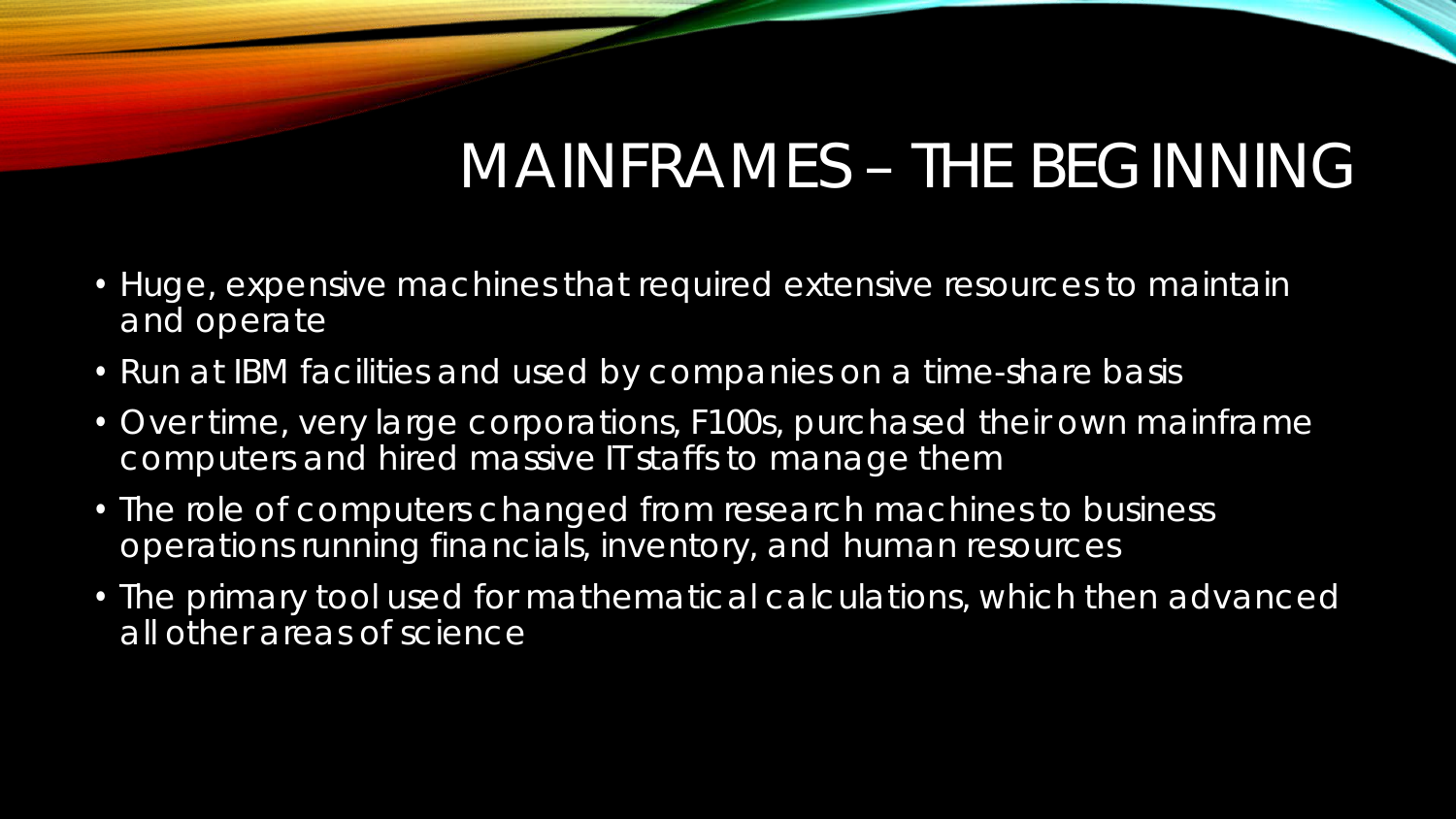# MINICOMPUTERS

- Far simpler computers than mainframes and required far less expertise to operate
- Much lower cost and purchased by large to small corporations, F500 and F2000
- Rapidly expanded the role and use of computers
- Much easier to develop and maintain your own applications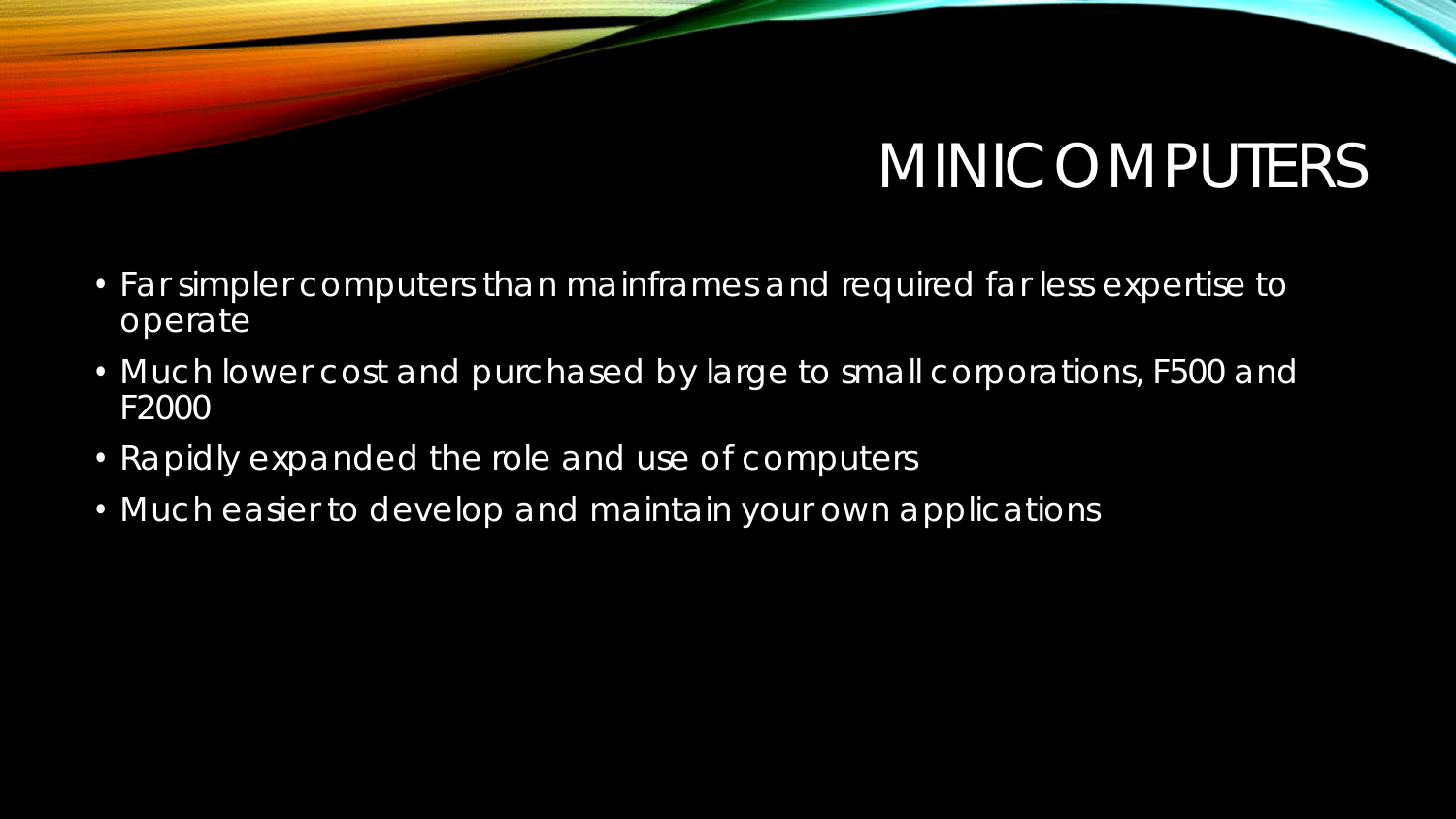### PERSONAL COMPUTERS

- The introduction of the microprocessor allowed computers to be sold to anyone and everyone
- Used not only by companies but by individuals
- Computers had been democratized
- Applications were also much simpler and easier to install and operate
- Personal applications from word processors, to spread sheets, to utility apps spread by the hundreds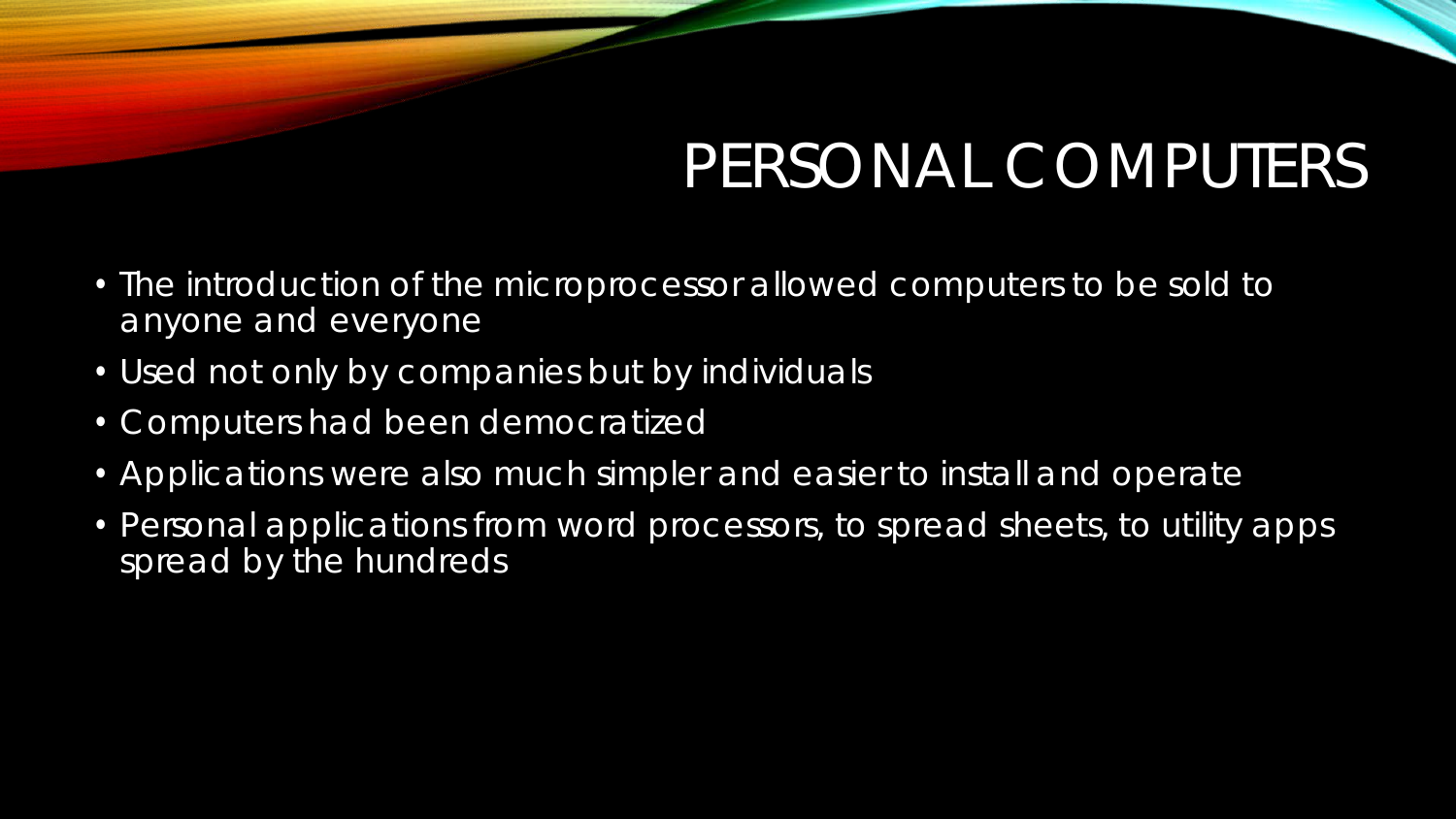# INTERNET

- With millions of computers around the world, the obvious next step was to connect them together with the motto "the network is the computer"
- Communication, collaboration, real-time interaction, and a new class of applications running on the Internet as shared services were developed by the thousands
- The speed and availability of the Internet became ubiquitous
- Applications no longer had to be purchased to be consumed
- Data becomes not just storage but a source of knowledge
- We have about 10 zettabyte of data and doubling every year
- To visualize a zettabyte of data, it would be equivalent to a stack of books on their side from the surface of the earth to Saturn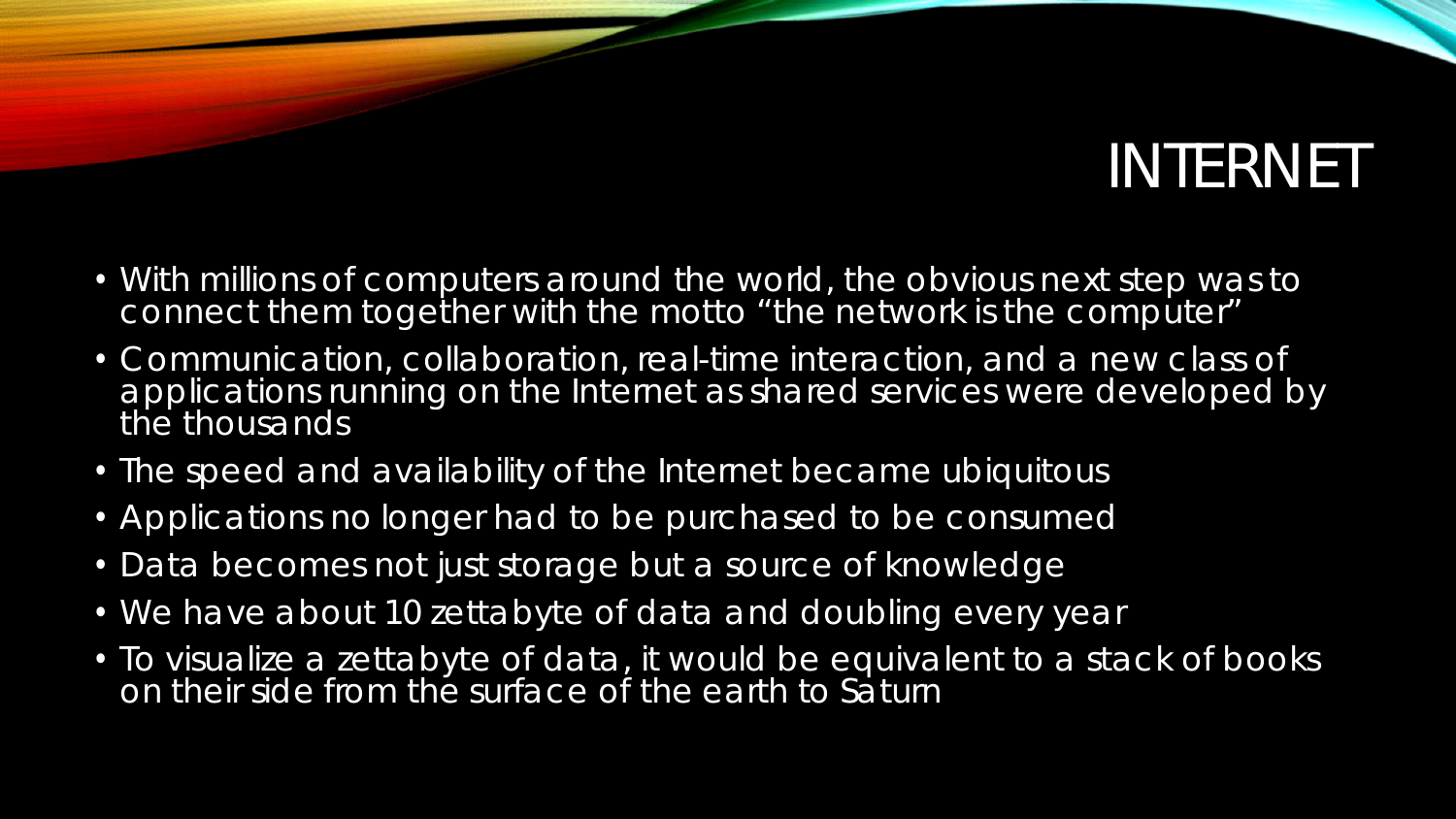# MOBILE COMPUTING

- Cellular phones moved from analog to digital technology
- Cell phones transformed from voice communications devices to handheld computers
- The concept of anywhere, anytime computing became the norm
- Several analytics firms have reported that there are more cell phones in the world than toothbrushes
- 9 billion cell phones and growing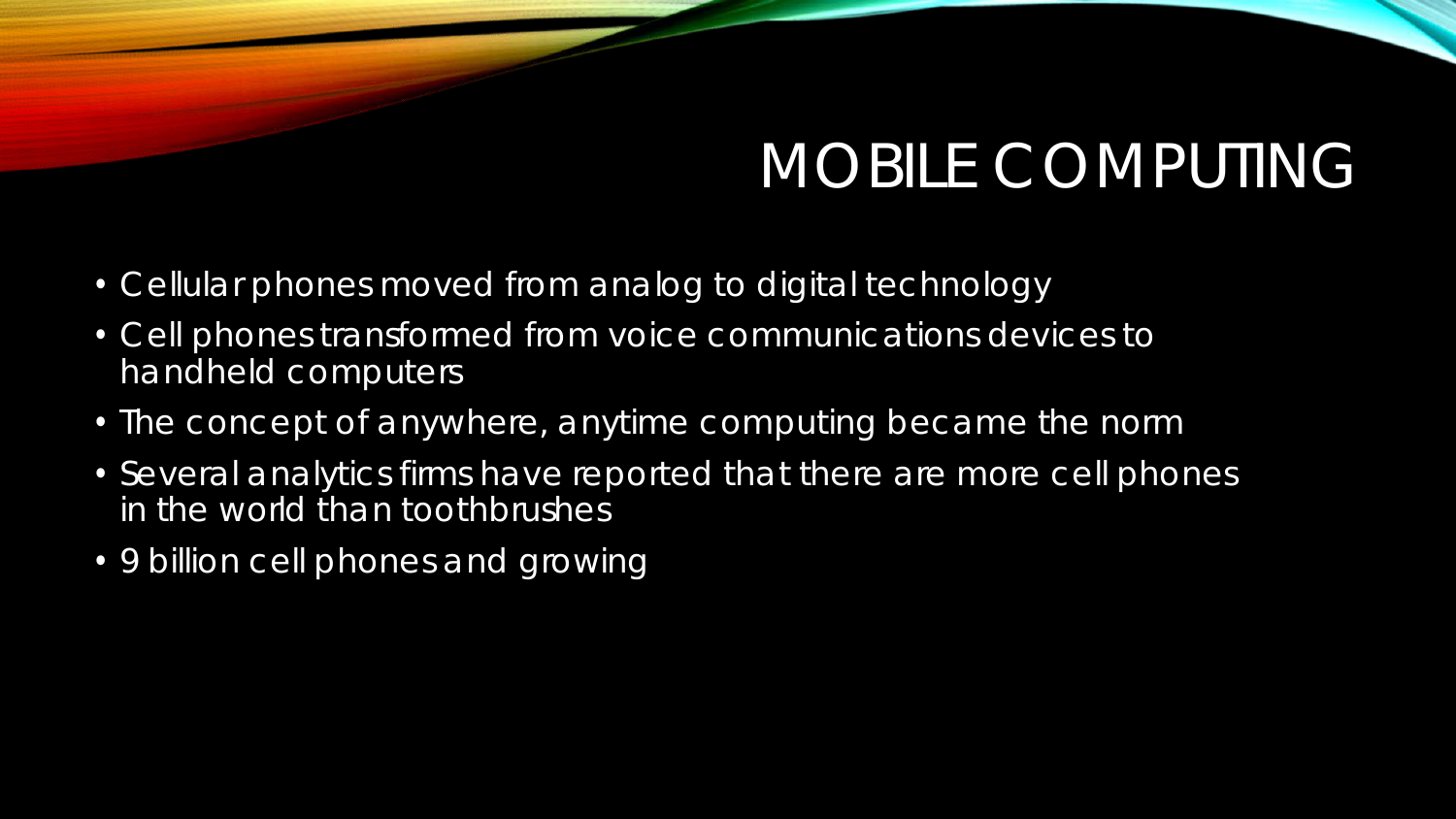### CLOUD COMPUTING

- This was the shift away from local, on-site computing, to moving back to the mainframe model where computers were centralized, shared resources
- The complexity of the environment has expanded so quickly that operating and maintaining computers has become too complex and too expensive
- Large corporations, who were spending billions of dollars to maintain their own computers, realized that having a centralized computing environment allowed the sharing of expensive resources, which dramatically reduced their cost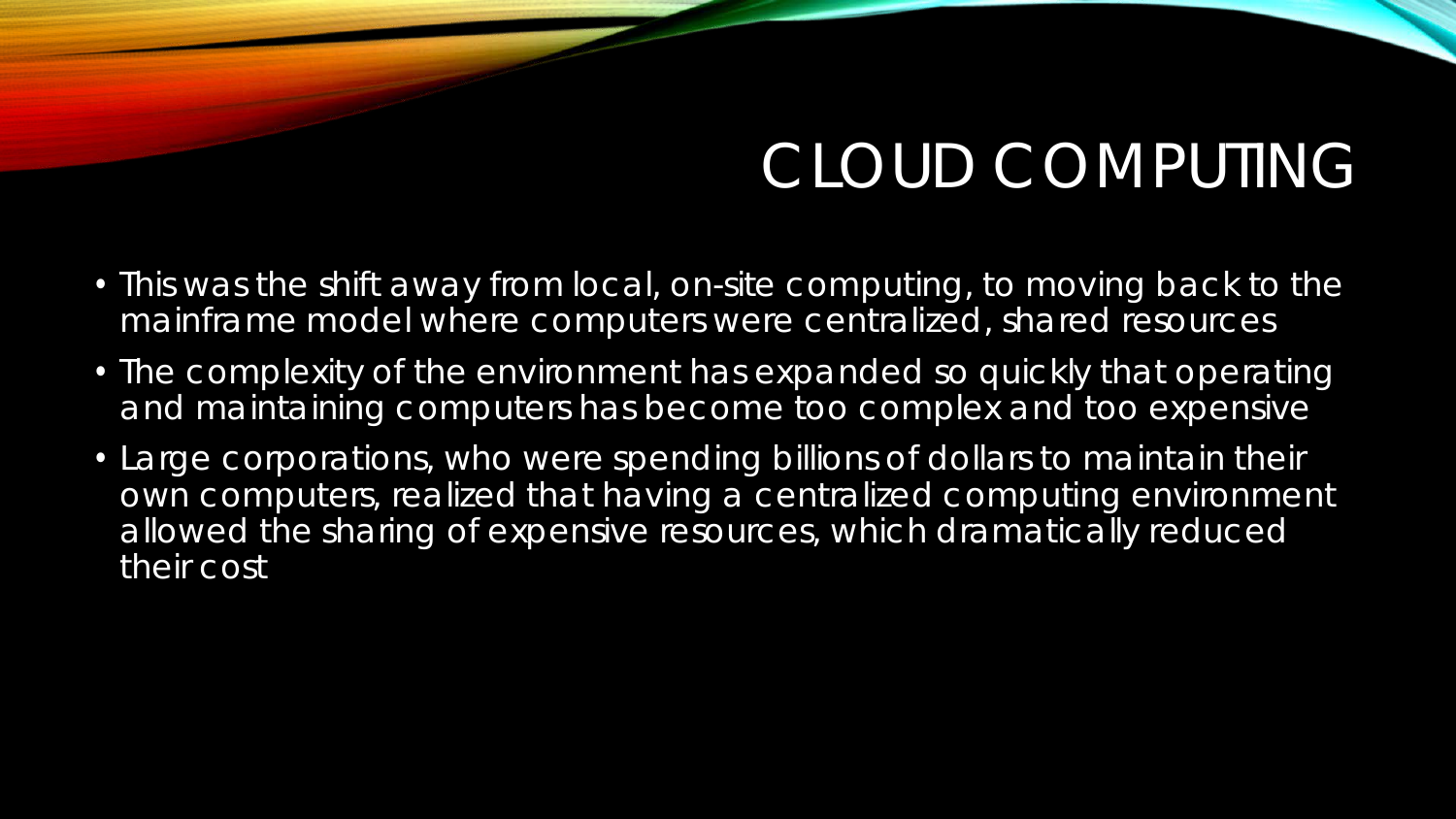# CYBER SECURITY

- For many years cyber security was a nuisance, but not overwhelming
- Through the use of firewalls, most companies felt they could protect their environment from the occasional attempted hack
- Then hacking moved from individuals to corporations and countries, with China today being the largest worldwide hacker
- Attacks on businesses accelerated from a few a day to thousands a day
- Successful breaches transformed from a nuisance to both billions in losses and outright modern warfare
- This is the largest driver for businesses moving to the Cloud today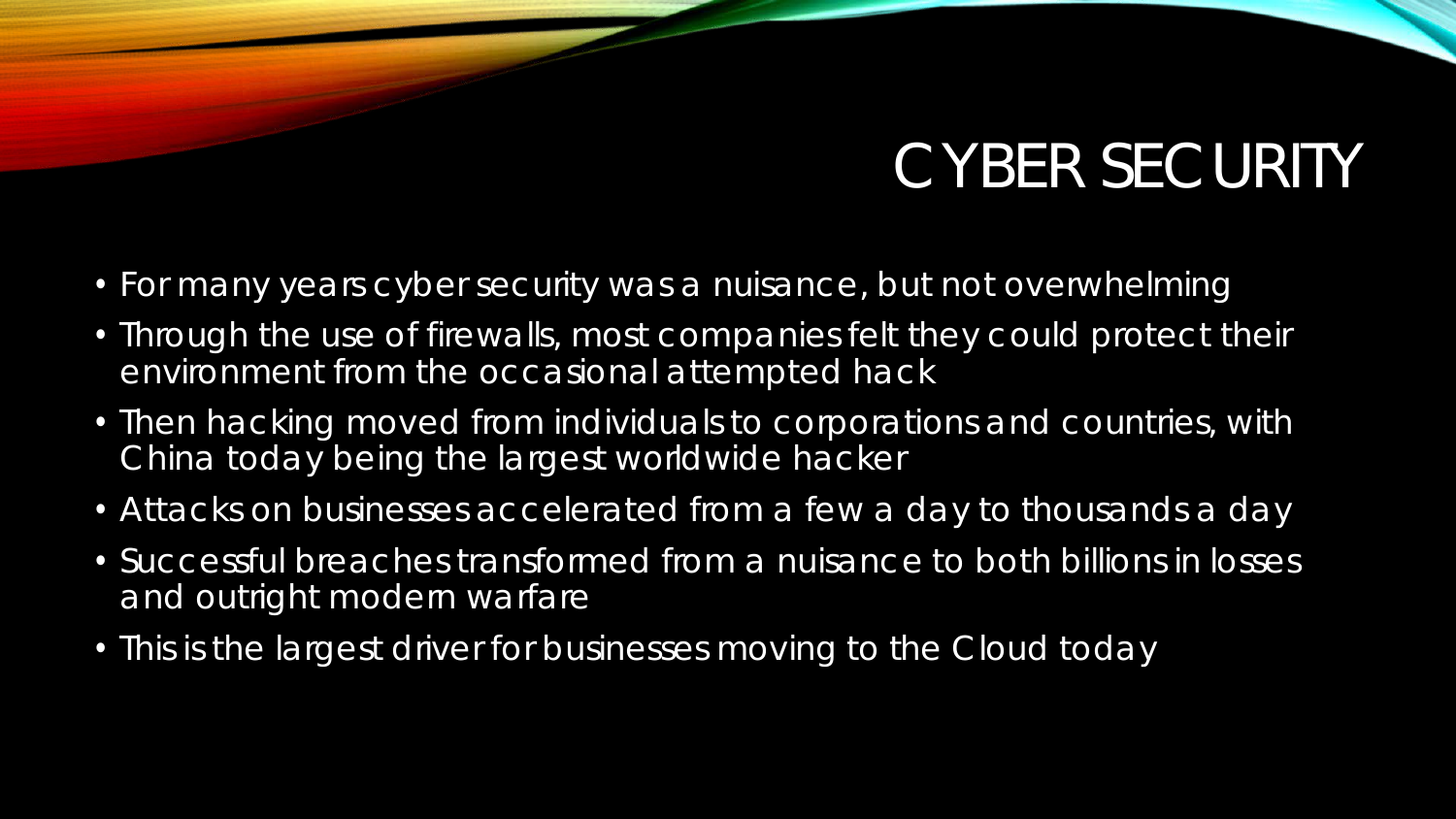# INTERNET OF THINGS

- The world has some three plus billion computers in use today
- The latest technology has reduced the size, cost, and power requirements of computers to the point they are now microchips, being built into every device from refrigerators, to thermostats, to jackets and shoes
- It is estimated there will be 30 billion connected, computing devices in use by 2020 – The Internet of Things
- These devices will double the amount of data being captured and stored per year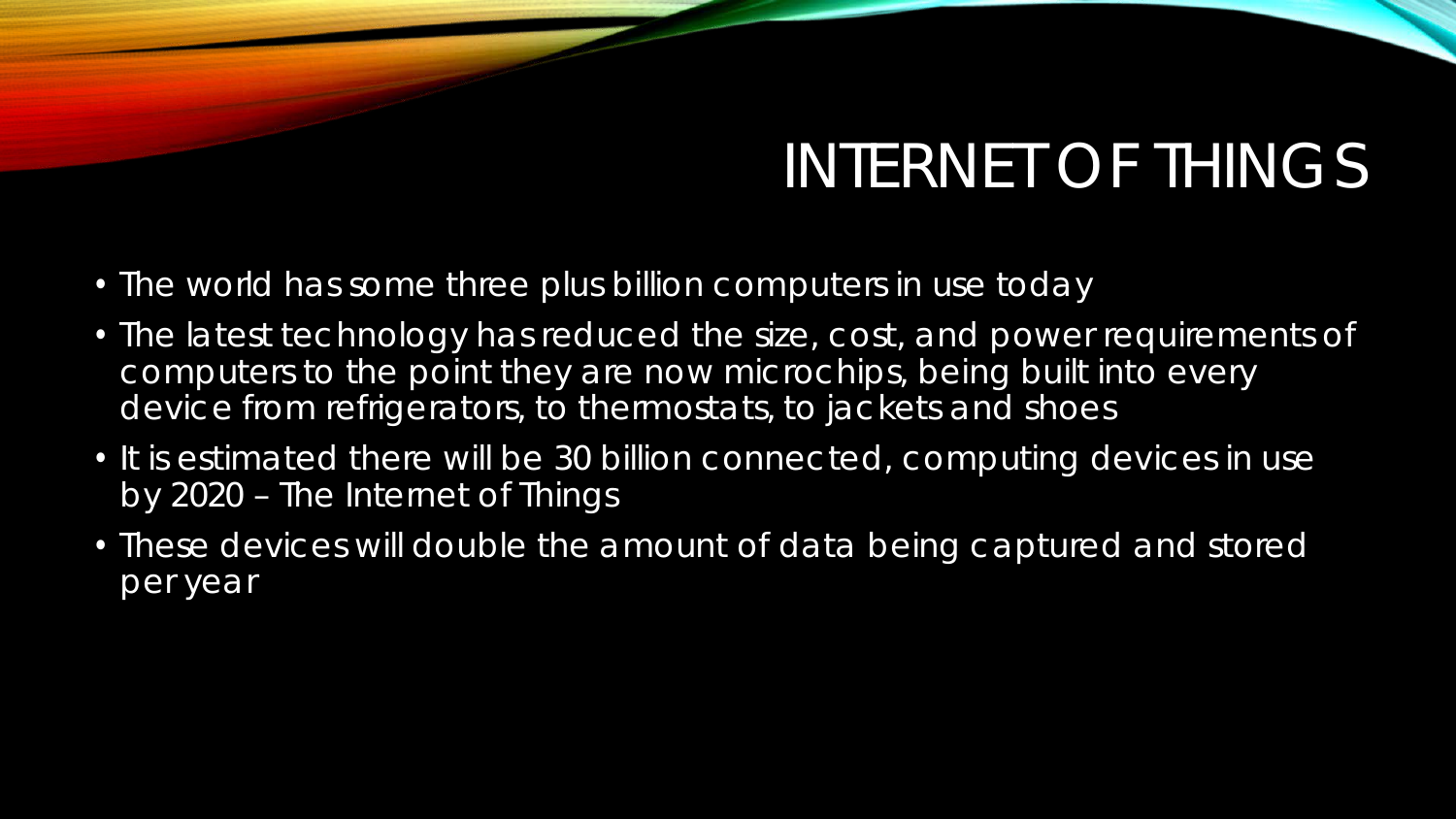#### AI COMPUTING

- Artificial Intelligence has been around for fifty years
- However, it requires massive amounts of computing power and massive amounts of data that we did not have to support the concept
- The world today has more than 20 zettabytes of data and should exceed 160 Zettabytes of data by 2025
- The world today has computers with massive amounts of computational power
- Some computers have thousands of microprocessors
- Al is now a reality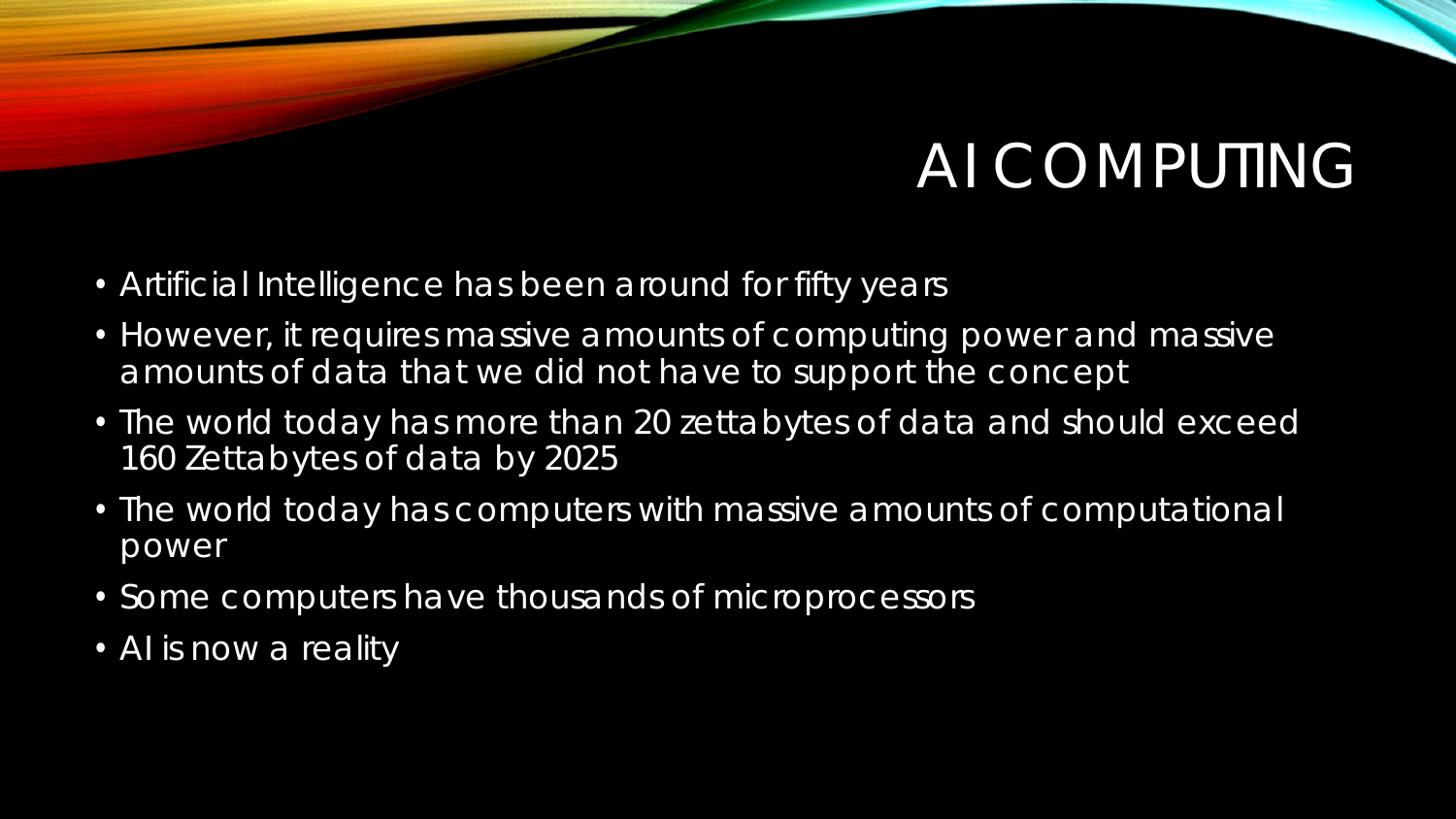#### AI COMPUTING

- More than \$15 billion has already been invested in AI
- More than 2000 new AI companies have been started
- More than 1000 AI patents have been filed
- Google alone has more than 1000 internal AI projects underway
- AI is changing every aspect of life from business, to medicine, to science, to communications, to cars
- AI is being used to develop new operating systems and applications
- AI computers that have been connected together have developed their own language and in some cases have locked the engineers out, requiring them to be unplugged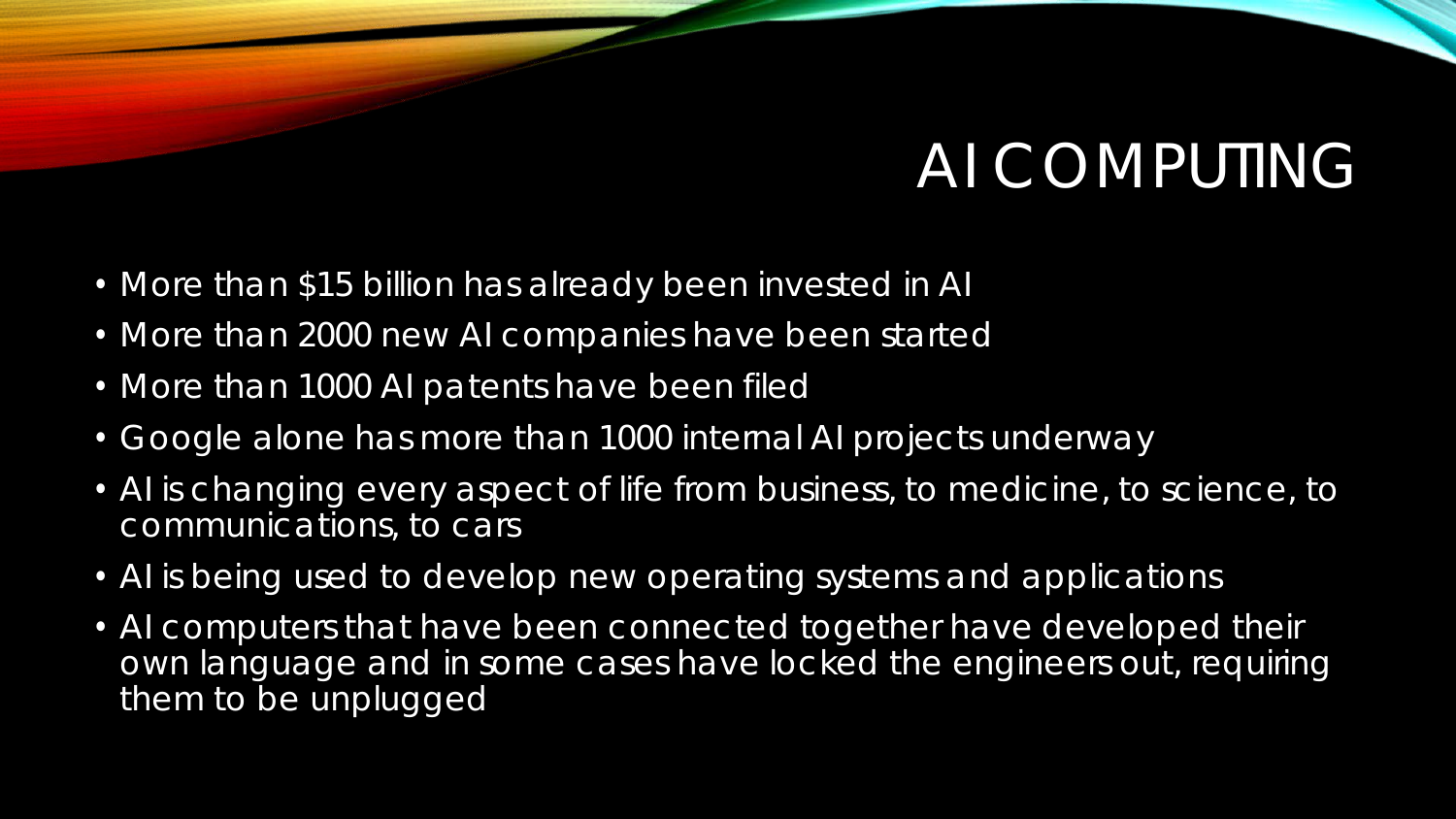# QUANTUM COMPUTERS

- One quantum computer today in production can execute 2<sup>2000</sup> processes per second, or more than there are atoms in the universe
- More computing operations per second than all the other computers in the world today
- Must operate at -459 degrees
- Far too complex of an operating environment to run on site, much like mainframes in the beginning, but at a much greater complexity level
- The operating system will be developed and updated by AI not engineers
- Quantum computing will take the AI we have today and advance it beyond our imaginations!